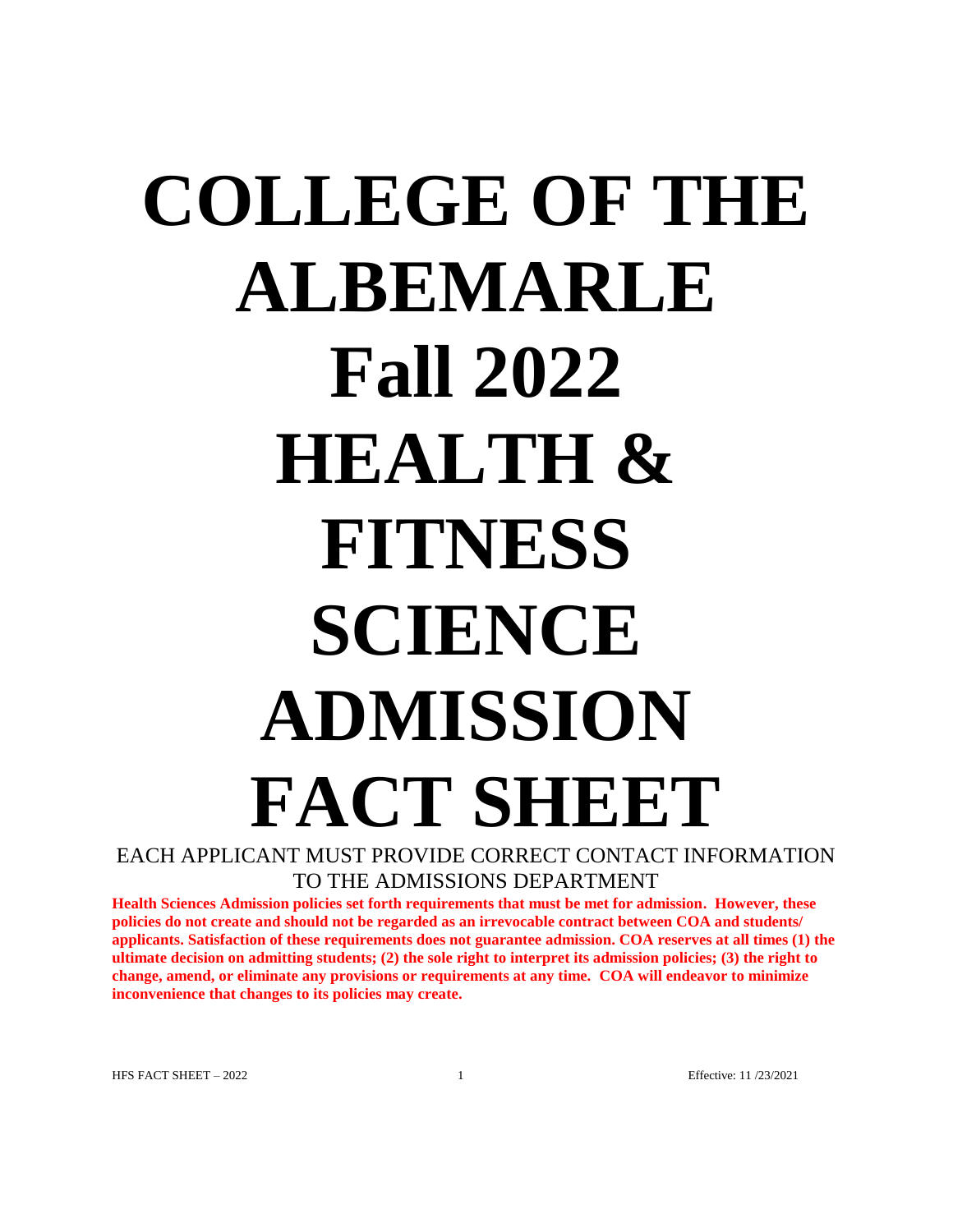## **COLLEGE OF THE ALBEMARLE PO BOX 2327 1208 NORTH ROAD STREET ELIZABETH CITY, NC 27906-2327 (252) 335-0821 EXT. 2221 (ADMISSIONS OFFICE)**

#### **HEALTH & FITNESS SCIENCE (HFS) PROGRAM FACT SHEET**

The admission process outlined in this fact sheet was developed by the Health & Fitness Science faculty and is to be implemented by the Admissions Department and the Health & Fitness Science faculty/staff, with oversight and final discretion by the Program Coordinator and faculty.

## **PHASE I: PRE-ADMISSION REQUIREMENTS:**

Applicants seeking admission into the Health & Fitness Science program must complete the following steps **by the first day of the semester** in order to be accepted for the Fall Semester 2022. (At the discretion of the HFS Program Coordinator, some applications may be considered after the deadline.)

\_\_\_\_\_\_\_A. **Complete and submit a COA Application for Admission**, which expresses interest in the Health & Fitness Science program, to the Admissions Office, Elizabeth City Campus. \_\_\_\_\_\_\_B. **Bring or send an official high school transcript and official post-secondary transcripts,** if applicable, to the Admissions Office. (note: must be a high school graduate or have a GED prior to the start of the program). \_\_\_\_\_\_\_C. **Contact the HFS Program Coordinator** (Andrea Thomas, 252-335-0821, ext. 2996 or andrea thomas@albemarle.edu for advisement. \_\_\_\_\_\_\_D. **NOTE – Not a requirement for admission but applicants should be aware:** Students must achieve minimum English, Math, and Reading competencies in order to register for most of the required general education courses in the AAS program. Minimum English, Math, and Reading competencies are not required for the Certificate program. \_\_\_\_\_\_\_E. **NOTE – Not a requirement for admission but applicants should be aware:** Applicants must have completed one unit of biology in high school and completed one unit of chemistry in high school, or the equivalent at a post-secondary institution (CHEM 090 or higher) in order to register for BIO 168 – Anatomy and Physiology I, which is required in the AAS program. An official transcript must be provided. \_\_\_\_\_\_\_ F. A copy of the Health & Fitness Science Student Handbook will be provided to each student upon enrollment in the program, which must be read and signed.

**An applicant who has concerns about the admissions process to the HFS Program should contact the HFS Program Coordinator Andrea Thomas (Office in Albemarle Family YMCA, Ext. 2996).**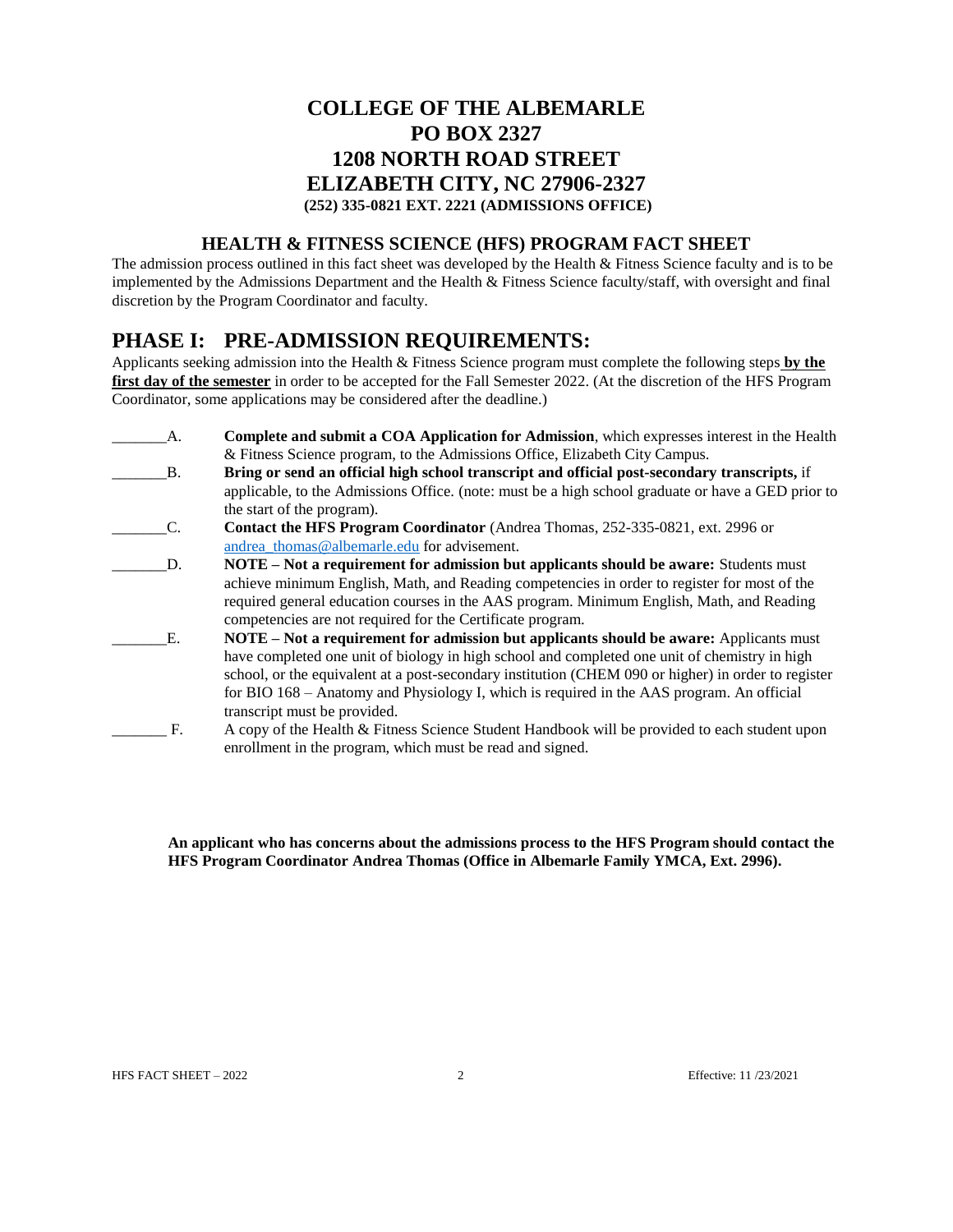## **ASSOCIATE DEGREE HEALTH & FITNESS SCIENCE CURRICULUM SCHEMA**

## **FIRST YEAR**

| <b>FALL SEMESTER</b>                      |    | <b>SPRING SEMESTER</b>                        |  |
|-------------------------------------------|----|-----------------------------------------------|--|
| <b>ACA 111 College Student Success</b>    |    | <b>COM 231 Public Speaking</b>                |  |
| <b>ENG 111 Writing &amp; Inquiry</b>      | 3  | <b>MAT 143 Quantitative Literacy</b>          |  |
| <b>BIO 168 Anatomy &amp; Physiology I</b> | 4  | <b>BIO 169 Anatomy &amp; Physiology II</b>    |  |
| <b>HFS 110 Exercise Science</b>           |    | <b>HEA 110 Personal Health &amp; Wellness</b> |  |
| HFS 111 Fitness & Exer Testing I          | 4  | <b>PED Elective</b>                           |  |
| <b>PED Elective</b>                       |    |                                               |  |
| <b>TOTAL Semester Hours</b>               | 17 | <b>TOTAL Semester Hours</b>                   |  |

| <b>SPRING SEMESTER</b>                        |    |
|-----------------------------------------------|----|
| <b>COM 231 Public Speaking</b>                | 3  |
| <b>MAT 143 Quantitative Literacy</b>          | 3  |
| <b>BIO 169 Anatomy &amp; Physiology II</b>    | 4  |
| <b>HEA 110 Personal Health &amp; Wellness</b> | 3  |
| <b>PED Elective</b>                           | 1  |
|                                               |    |
| <b>TOTAL Semester Hours</b>                   | 14 |

| <b>SUMMER SEMESTER</b>               |  |
|--------------------------------------|--|
| <b>PSY 150 General Psychology</b>    |  |
| <b>Humanities/Fine Arts Elective</b> |  |
| <b>TOTAL Semester Hours</b>          |  |

#### **SECOND YEAR**

| <b>FALL SEMESTER</b>                       |              | <b>SPRING SEMESTER</b>                    |  |
|--------------------------------------------|--------------|-------------------------------------------|--|
| <b>BIO 155 Nutrition</b>                   | 3            | <b>HEA 112 First Aid &amp; CPR</b>        |  |
| <b>HFS 116 Prev &amp; Care of Injuries</b> | 3            | <b>HFS 120 Group Exercise Instruction</b> |  |
| <b>HFS 118 Fitness Facility Mgmt</b>       | 4            | <b>HFS 210 Personal Training</b>          |  |
| <b>HFS 218 Lifestyle Changes</b>           | 4            | <b>HFS 212 Exercise Programming</b>       |  |
| <b>PED 110 Fit &amp; Well for Life</b>     | $\mathbf{2}$ | (2) PED Electives or (2) WBL Courses      |  |
| <b>TOTAL Semester Hours</b>                | 16           | <b>TOTAL Semester Hours</b>               |  |

#### **Total Credit Hours Required for Graduation = 66 Semester Hours**